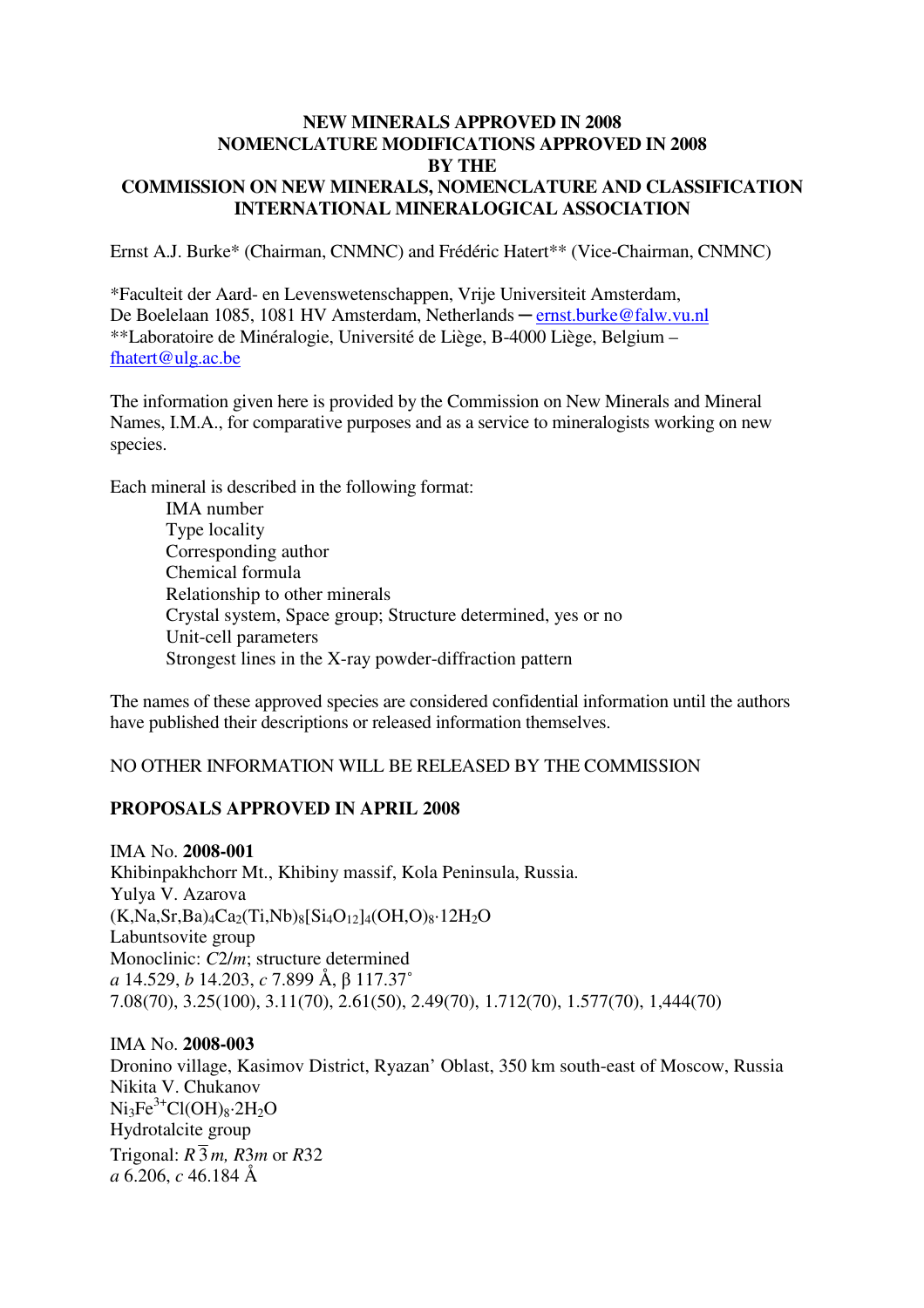7.76(100), 3.88(40), 2.64(25), 2.32(20), 1.965(15), 1.546(10), 1.536(10), 1.337(10)

IMA No. **2008-004** Premier Mine, Stewart, British Columbia, Canada Luca Bindi  $[Cu_6Sb_2S_7][Ag_9CuS_4]$ Pearceite-polybasite group Trigonal: *P*3*m*1; structure determined *a* 7.341, *c* 11.805 Å 11.81(44), 3.069(44), 2.951(100), 2.799(52), 2.473(43), 2.355(40), 2.163(43), 1.835(46)

## **CHANGES IN EXISTING NOMENCLATURE**

## **07-E**

The mineral hastite, orthorhombic  $\cos \epsilon_2$  (marcasite group), is discredited. The type material has been shown to be consist of ferroselite, FeSe<sub>2</sub>.

# **STATUS OF OLGITE and BARIO-OLGITE**

E.A.J. Burke, chairman IMA-CNMNC

It is stated, in several media, that bario-olgite, approved by the IMA-CNMMN as 2003-002 and published by Pekov *et al.* (2004), has been discredited, or should be discredited as a valid mineral. These opinions are based on the conclusion by Sokolova *et al.* (2005) that "barioolgite is not distinct from olgite, the former should be considered for discreditation". This consideration became reality when Sokolova and Hawthorne submitted in 2005, on invitation of the IMA-CNMMN, an official proposal to discredit bario-olgite. In the period from January to May 2006, this proposal was intensely discussed, guided by Giovanni Ferraris as vicechairman of the CNMMN, between its authors, the authors of bario-olgite and the members of the CNMMN.

The history of olgite and bario-olgite is as follows:

- 1. Until 2004, olgite was considered in all mineralogical reference books to be a strontium mineral, due to the formula given in the original description by Khomyakov *et al.* (1980), Na(Sr,Ba)PO4, and to the composition of the *M*1 structural site as obtained by Sokolova et al. (1984), (Sr<sub>0.52</sub>Ba<sub>0.48</sub>), on type material from Mt. Karnasurt, Lovozero massif, Kola Peninsula, Russia.
- 2. Sokolova *et al.* (1990) published data on 'olgite II' and 'olgite III' (the original olgite being 'olgite I'), two specimens from Mt. Alluaiv in the Lovozero massif having Ba as dominant constituent on the *M*1 site. This paper failed to give a clear definition of olgite, no nomenclatural distinction was made between the 1984 olgite (Sr-dominant *M*1) and the 1990 olgite (Ba-dominant *M*1).
- 3. Pekov *et al*. started in 2002 a study on 'olgite' specimens from several pegmatites and hydrothermal veins at Mt. Kedykverpakhk in the Lovozero massif. The results indicated that 'olgite' consists of two mineral species, with either Sr or Ba dominant on the *M*1 site. Because olgite was traditionally interpreted as a strontium mineral, Pekov *et al.* (2004) published their material with a Ba-dominant *M*1 site as the new mineral bario-olgite after approval by the CNMMN in 2003. It is evident that 'olgite II' and 'olgite III' are also bario-olgite. Pekov (2005) published data of an 'olgite'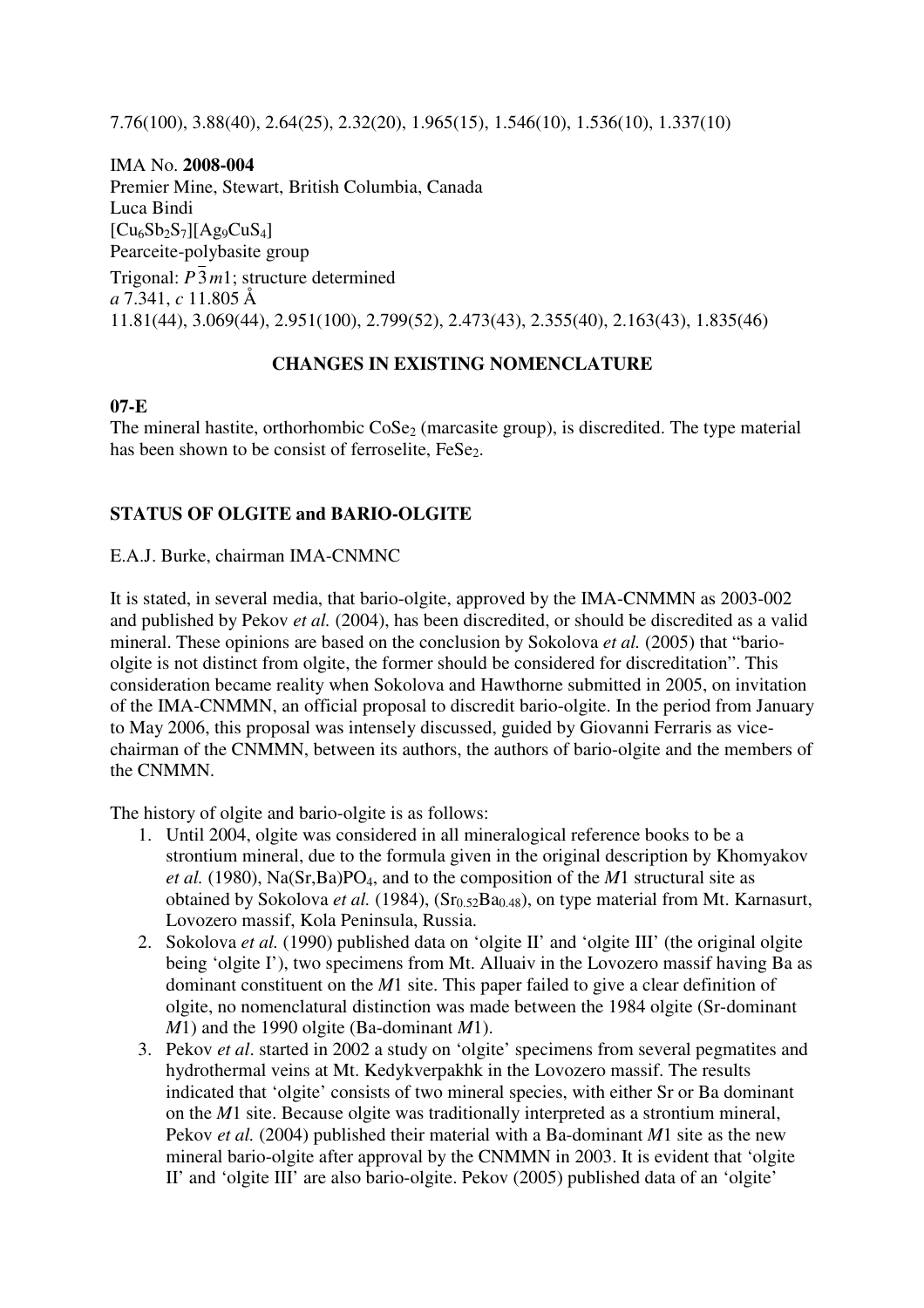specimen from one of the veins having a Sr-dominant *M*1 composition of  $(Sr_{0.57}Ba_{0.42}K_{0.01}).$ 

4. Sokolova *et al.* (2005) re-examined the material described previously as 'olgite I' (= the original type material) and 'olgite III'. They found that the real space group of these specimens is *P*-3*m*1, not *P*3 as published in 1984 and 1990 and also by Pekov *et al.* (2004) for bario-olgite. The change of space group has no implications for the occupancy of the *M*1 site, which is identical in both space groups. The new data obtained on the type 'olgite I' specimen, however, show that its *M*1 site has a composition ( $Ba_{0.76}Sr_{0.20}K_{0.04}$ ). Calculation of the empirical formula from the original analysis by Khomyakov *et al.* (1980) along the same crystal-chemical principles leads to essentially the same results. No convincing explanation was offered for the strong difference with the 1984 results (with a Sr-dominant *M*1 site) on the same specimen.

Giovanni Ferraris proposed in June 2006 the following compromise to end the discussion:

- 1. It is evident that 're-examined olgite' and 'bario-olgite' represent the same mineral species.
- 2. According to the CNMMN rules, the older name (olgite) should have priority. But taking into account the work done by Pekov in 2005 showing that in the near future a 'strontio-olgite' will be described, as an exception (but that would not be the first time!) to the priority rule, the name 'olgite' is discredited and the name 'bario-olgite' is retained.
- 3. The samples studied by Pekov *et al.* (2004) and by Sokolova *et al.* (2005) are the cotypes of the redefined 'bario-olgite'.

It was at that time also agreed between Ferraris, Pekov, Sokolova and Hawthorne that:

- 1. Sokolova and Hawthorne have withdrawn their proposal to discredit bario-olgite after reading the comments of the CNMMN members.
- 2. In the future, 'olgite' will be used as the name of a series consisting of the species 'bario-olgite' and 'strontio-olgite' after approval of the latter as a mineral.
- 3. Pekov *et al.* will at some moment submit a proposal for the Mt. Kedykverpakhk 'strontio-olgite' together with an official discreditation of the old 'olgite' and a revision of the formula of 'bario-olgite'.

Conclusions in 2008:

- 1. The 2006 compromise and agreements are taken over by the CNMNC: bario-olgite is to be redefined, olgite is to be discredited as a mineral name and is to be used as a series name (comparable to the apatite, columbite, apophyllite, *etc.*), and 'strontioolgite' is to be proposed as a new mineral. The authors of the latter are invited to consider renaming the minerals of the olgite series along a suffix-based nomenclature: olgite-(Ba) and olgite-(Sr). Until that time, the names bario-olgite and olgite, respectively, are to be used for these two minerals.
- 2. Sokolova *et al.* (2005) would have avoided a lot of confusion and discussion if they had contacted the authors of bario-olgite and/or the CNMMN before publishing their results.
- 3. Publication of the results of the 2006 discussion within the CNMMN is necessary to correct wrong statements in several media.

## References